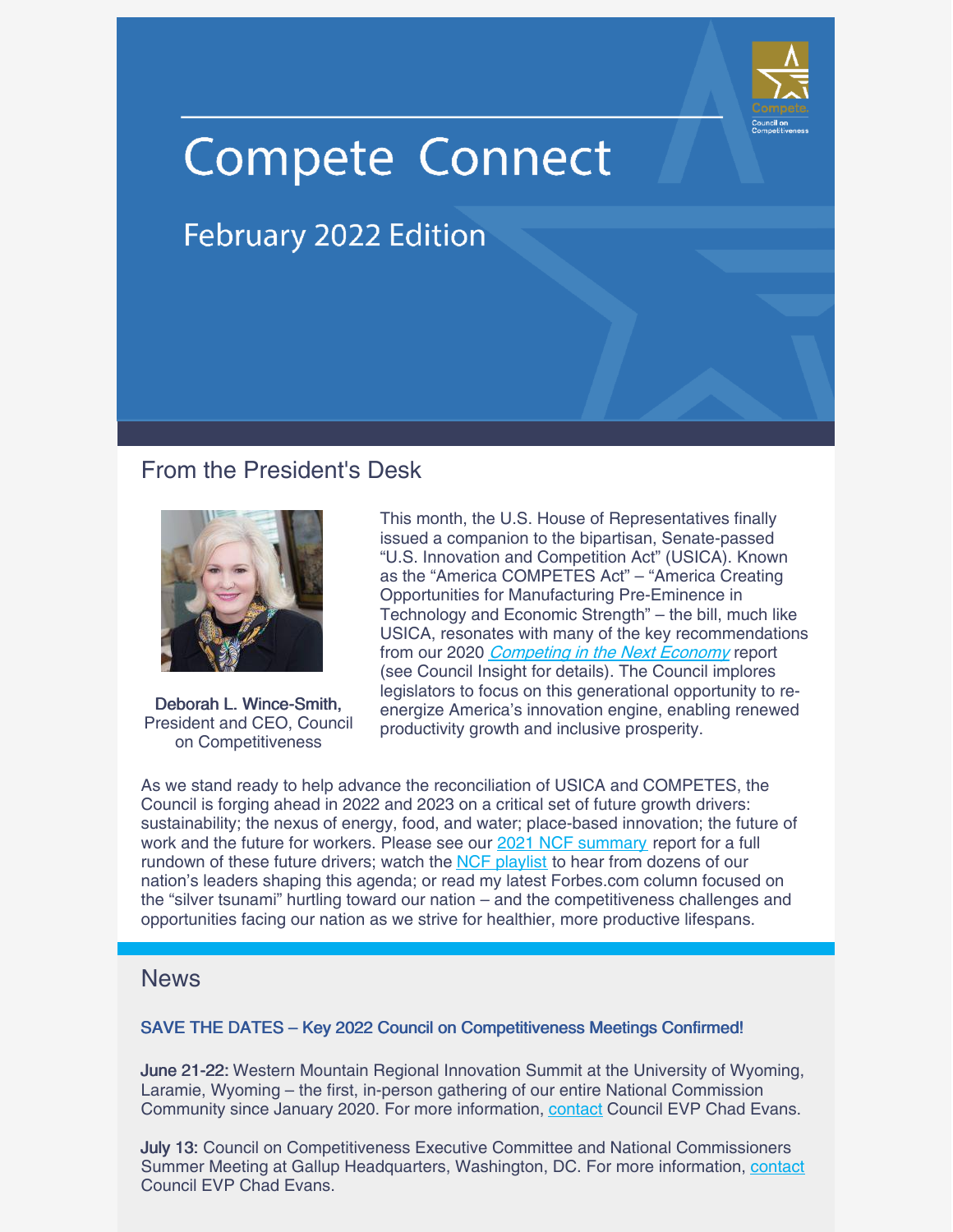December 8-9: Council on Competitiveness Annual Gala and 2022 National Competitiveness Forum, Washington, DC. For more information, [contact](mailto:cevans@compete.org) Council EVP Chad Evans.



In March we'll debut a re-designed and re-purposed Council on Competitiveness website. The focus will be squarely on our members and the work we undertake together. The Council team and I look forward to sharing this with you.

#### Council CEO Focuses Latest Forbes.com Column on Meeting the Challenges of the Silver Tsunami

Deborah Wince-Smith, Council President and CEO – building on insights from the 2021 NCF – reflects on the game-changing nature of the baby boom generation over the past 70 years. Having made their mark on every dimension of U.S. society, including driving up the U.S. labor supply by half between 1967-1987, the oldest boomers just turned 75. And since 2010, about 10,000 a day have turned 65. They all will cross that age threshold by 2030, creating a demographic group 73 million people strong.

A critical social and competitiveness challenge – or opportunity – facing the country is how to ensure this generation ages in a healthier way, continuing to contribute to U.S. economic growth, when the follow-on generations to support the boomers are smaller and smaller. The financial burden of taking care of our aging society – already straining the U.S. budget – will only increase.

The question then is: how can we turn "silver into gold," leveraging a range of innovations – technological, societal, cultural – to change the paradigm of aging, with a focus on healthy aging and "healthspans" freer from debilitating and costly diseases and disabilities? To find out more, read the full article [here.](https://www.forbes.com/sites/deborahwince-smith/2022/02/25/bracing-for-the-silver-tsunami/?sh=587da71433e4)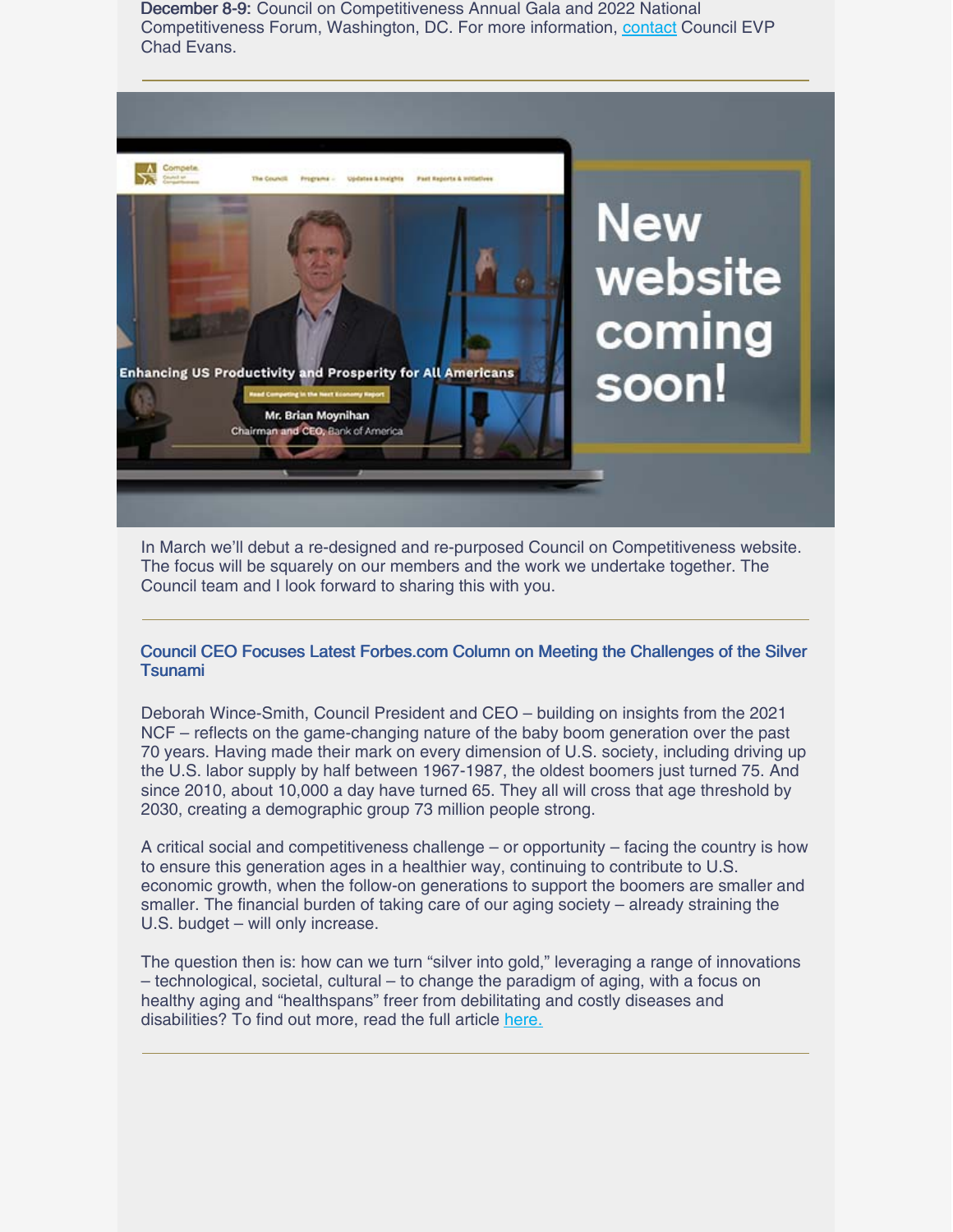

Council CEO Deborah Wince-Smith and EVP Chad Evans will lead a significant group of members and colleagues to support Latin America's largest gathering of innovation leaders, hosted by Brazil's National Confederation of Industry, March 9-10, 2022.

Register online [here](https://www.congressodeinovacao.com.br/en/) to watch the Summit featuring, among others: Dr. Ray Johnson, CEO, Technology Innovation Institute; Dr. Sally Morton, EVP, Arizona State University; Dr. Marianne Walck, Deputy Director for Science and Technology, Chief Research Officer, Idaho National Laboratory; Mr. Dan Leibfried, Director for Innovation, John Deere Latin America; Dr. Jay Walsh, VP for Economic Development and Innovation, University of Illinois System; Dr. Paul Roben, Associate Vice Chancellor, University of California San Diego; and, Mr. Lewis Gruber, CEO, SIWA.

## Council Insight

The United States is coalescing around the criticality of innovation-driven competitiveness: putting our own house in order, while more proactively addressing growing global challenges. Over the past half-year, both the Senate and the House have proposed significant legislation (the "U.S. Innovation and Competition Act" [USICA] and the "America Creating Opportunities for Manufacturing Pre-Eminence in Technology and Economic Strength" [COMPETES] Act," respectively) to prepare the country for a U.S. future driven by innovation.

Many elements of both bills echo strategic recommendations made by the Council and its National Commission on Innovation and Competitiveness Frontiers. Here, we focus on six (6) key intersections between the legislative packages and the Commission report, [Competing](https://www.compete.org/component/content/article/3420) in the Next Economy (CITNE).

1. Both bills fund the CHIPS Act initiative at \$52 billion in emergency spending to address the U.S. semiconductor shortage and long-term manufacturing concerns. Related CITNE recommendations:

- Build a whole-of-nation strategy for developing and deploying critical dual-use technologies, including advanced microelectronics, advanced computing (supercomputing, quantum, artificial intelligence), biotechnology, advanced materials, climate, and more.
- Secure supply chains critical to U.S. innovation, national security and economic growth.
- 2. Both bills increase funding for research at the National Science Foundation (NSF) and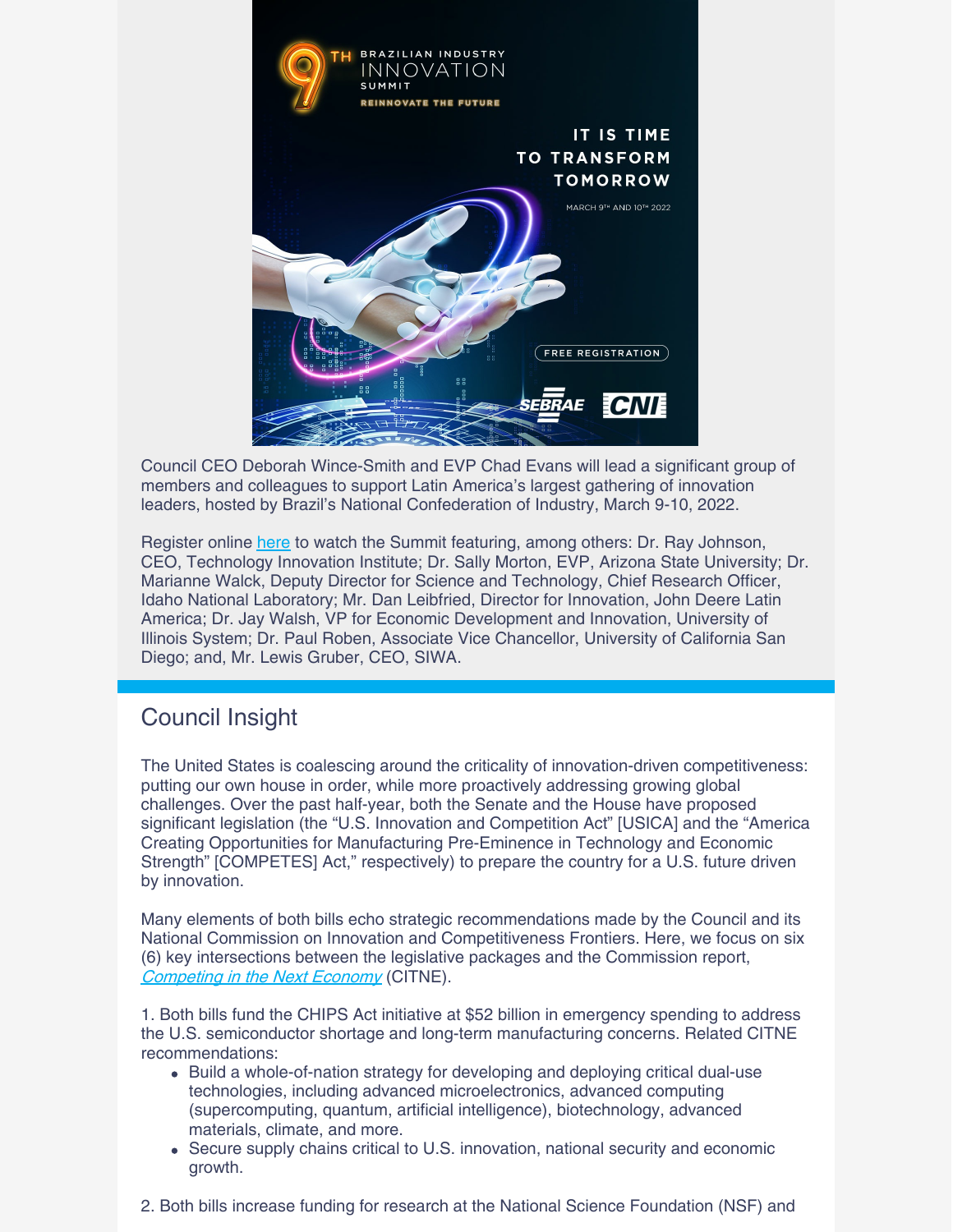the U.S. Department of Energy (DOE) Office of Science. This relates to our key CITNE recommendation to restore federal research and development investment to 1960 levels of two percent of GDP.

3. Both bills establish a new Technology Directorate within the NSF. This should help fulfill our key CITNE recommendation to build a whole-of-nation strategy for developing and deploying critical dual-use technologies that will shape the industries of the future. Both bills call on the White House Office of Science and Technology Policy (OSTP) and others to develop a national strategy for innovation and competitiveness. Our CITNE recommendations included these important initiatives:

- Establish the White House National Competitiveness and Innovation Council (NCIC) — and parallel State Competitiveness and Innovation Councils—to create a national vision for U.S. competitiveness and innovation in the 21<sup>st</sup>-century global economy and integrate policy development across federal departments and agencies in this domain.
- OSTP should provide the leadership to build a whole of nation strategy on innovation.

4. Both bills establish new regional technology hubs authorizing \$7-10 billion. CITNE recommendations relevant to this effort include:

- Ensure all federal, state and local programs and investments in innovation capacity and education address the access, diversity and inclusion of minorities and women —with a goal to increase their participation tenfold.
- Redesign federal economic development programs to support innovation building capacity.
- Establish multidisciplinary engineering innovation centers and ecosystems in communities of dire economic and social need.

5. Both bills have implicit directives on trade and investment in the United States to deliver a new economic and technology statecraft. CITNE called for the establishment of new Technology Statecraft Initiative and International Innovation Corps.

6. Both bills have several provisions focused on increasing STEM talent across the country and reaching underrepresented demographics. Related CITNE recommendations:

- Realign federal, state and local workforce development programs and training to enable a highly-skilled, digitally competent, innovative workforce beginning at the junior and high school levels.
- Launch new community-based public-private partnerships to support students and entrepreneurs, by expanding invention and entrepreneurship curricula in pre-K through higher education—with a goal to retain and grow regional innovation capacity.

For more information, **[contact](mailto:bbates@compete.org)** Council Senior Advisor Bill Bates.

## Member Spotlight

The Council Welcomes Newest Member, Dr. Jason Providakes, President and Chief Executive Officer, MITRE



Dr. Jason Providakes, President and Chief Executive Officer, MITRE

Dr. Providakes, whose career is rooted in scientific research in support of national security, leads MITRE in its mission to serve the public interest as a systems engineering and applied sciences company – one especially well-known for its stewardship of federally funded research and development centers on behalf of U.S. government sponsors. Dr. Providakes joined MITRE in 1991, and prior to becoming president and CEO, served in a number of roles, including senior vice president and general manager of MITRE's Center for Connected Government. An optical and remote sensing technical expert, Dr. Providakes holds bachelor's and master's degrees from Worcester Polytechnic Institute